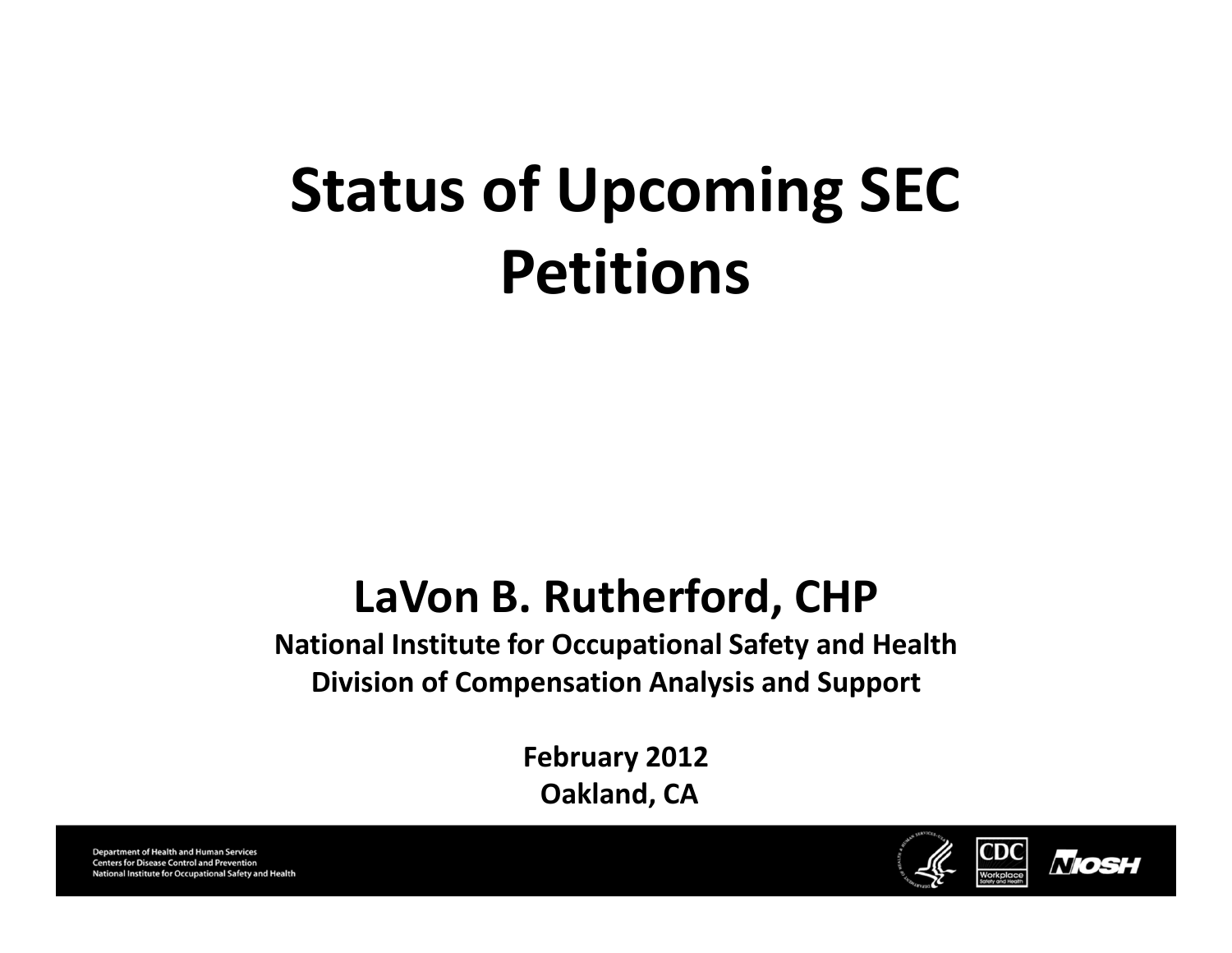#### Purpose

- Provide an update to the Advisory Board on the current number of qualified petitions under evaluation and sites being evaluated through the 83.14 process.
- Provide SEC information to the Advisory Board in support of its preparations for future Work Group sessions and Advisory Board meetings.

**Department of Health and Human Services Centers for Disease Control and Prevention** nal Institute for Occupational Safety and Health

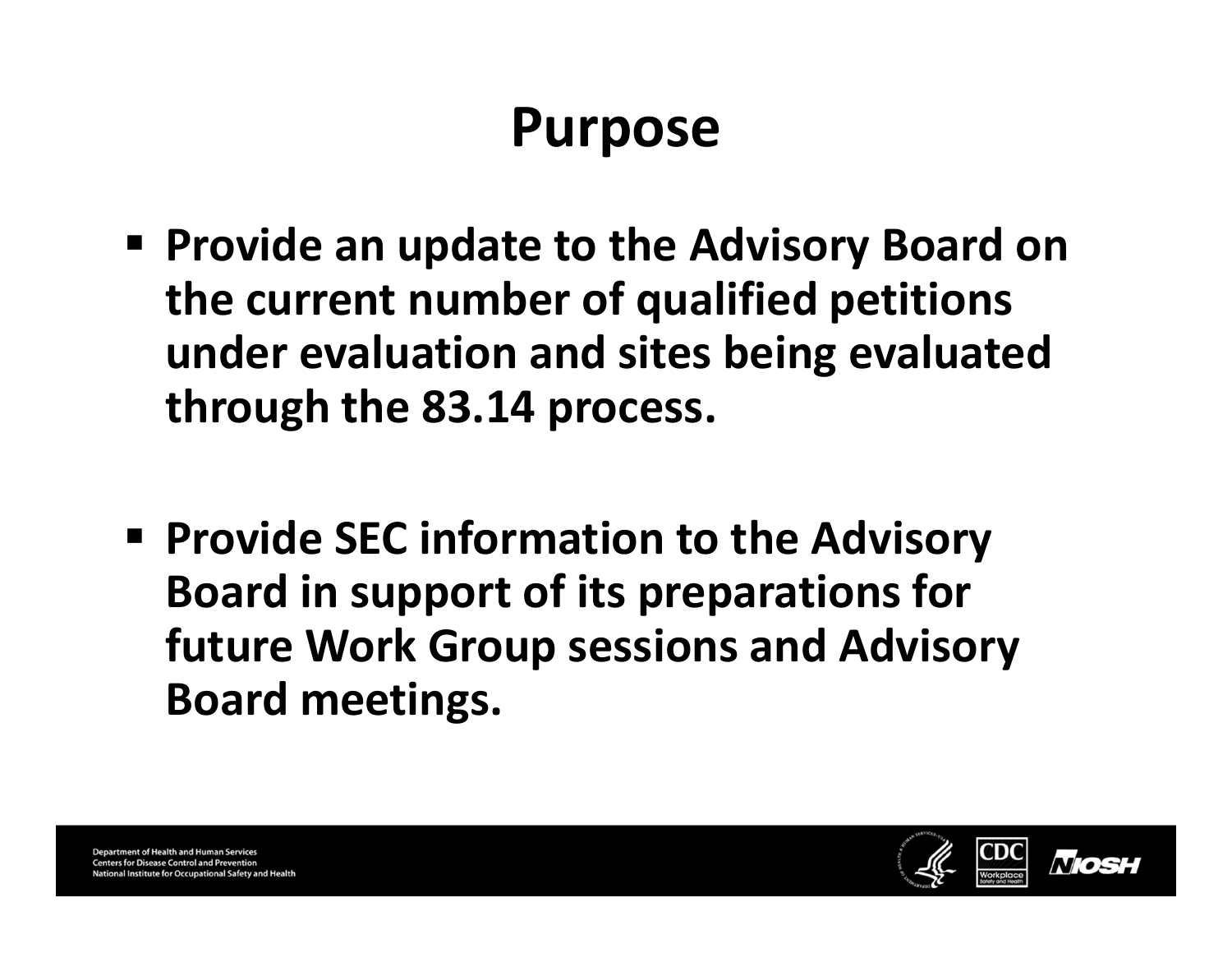# SEC Summary Table

(as of February 13, 2012)

|                | <b>Petitions received</b>                                                 |     | 198 |
|----------------|---------------------------------------------------------------------------|-----|-----|
| $\blacksquare$ | <b>Petitions in qualification process</b>                                 |     | 5   |
| $\blacksquare$ | <b>Petitions qualified for evaluation</b>                                 |     | 119 |
|                | <b>NIOSH</b> evaluation in progress<br>$\bullet$                          | 6   |     |
|                | <b>NIOSH</b> evaluation completed<br>$\bullet$                            | 113 |     |
|                | - SEC Evaluation Reports<br>with the Advisory Board<br>for recommendation | 9   |     |
| $\blacksquare$ | <b>Petitions not qualifying for evaluation</b>                            |     |     |

Note: Petitions not qualifying include five petitions received prior to the rule becoming final and Petition 34 where the site was de-listed.

**Department of Health and Human Services Centers for Disease Control and Prevention** National Institute for Occupational Safety and Health

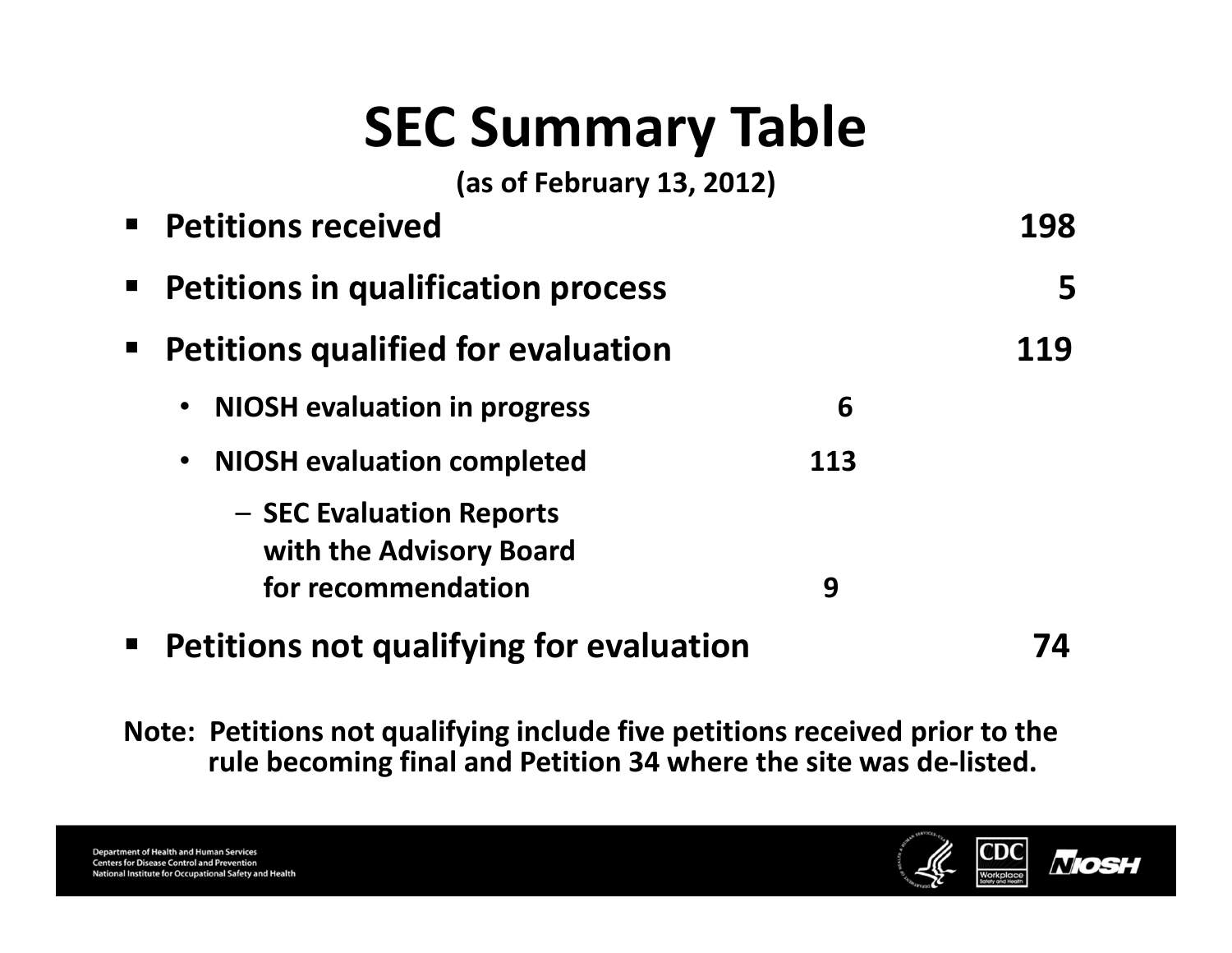- $\blacksquare$  Oak Ridge National Laboratory (ORNL)
	- Location: Oak Ridge, TN
	- Class being evaluated: All employees who worked at ORNL from January 1, 1943 through December 31, 1952
	- Date received: July 18, 2011
	- Expected completion: May 2012

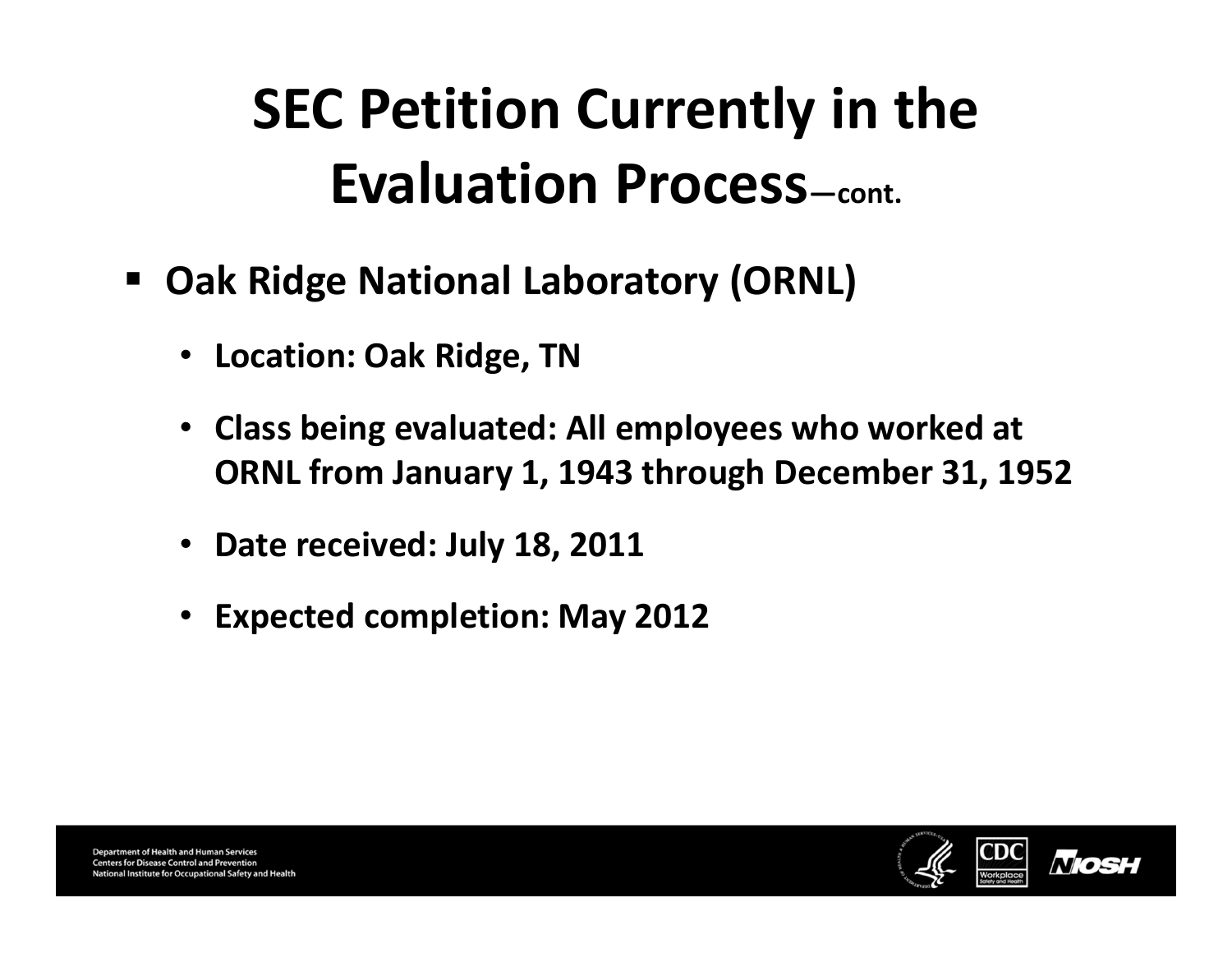- Titanium Alloys Manufacturing (TAM)
	- Location: Niagara Falls, NY
	- Class being evaluated: All employees who worked at TAM from January 1, 1950 through December 31, 1956
	- Date received: July 28, 2011
	- Expected completion: February 2012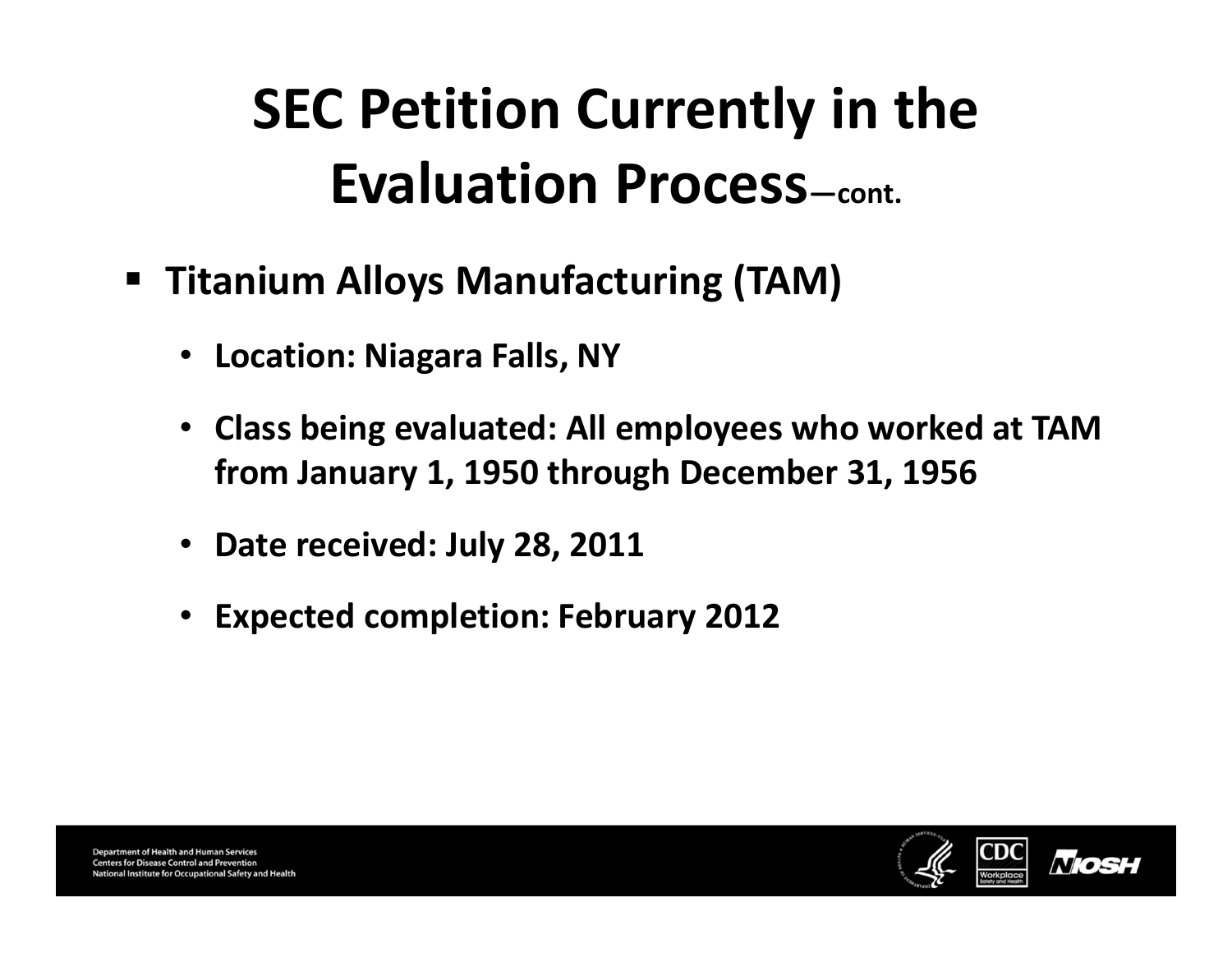- **Example Plant Find Plant** 
	- Location: Golden, CO
	- Class being evaluated: All employees who worked at Rocky Flats Plant from January 1, 1972 through December 31, 1989
	- Date received: August 23, 2011
	- Expected completion: April 2012



**Department of Health and Human Services Centers for Disease Control and Prevention** onal Institute for Occupational Safety and Health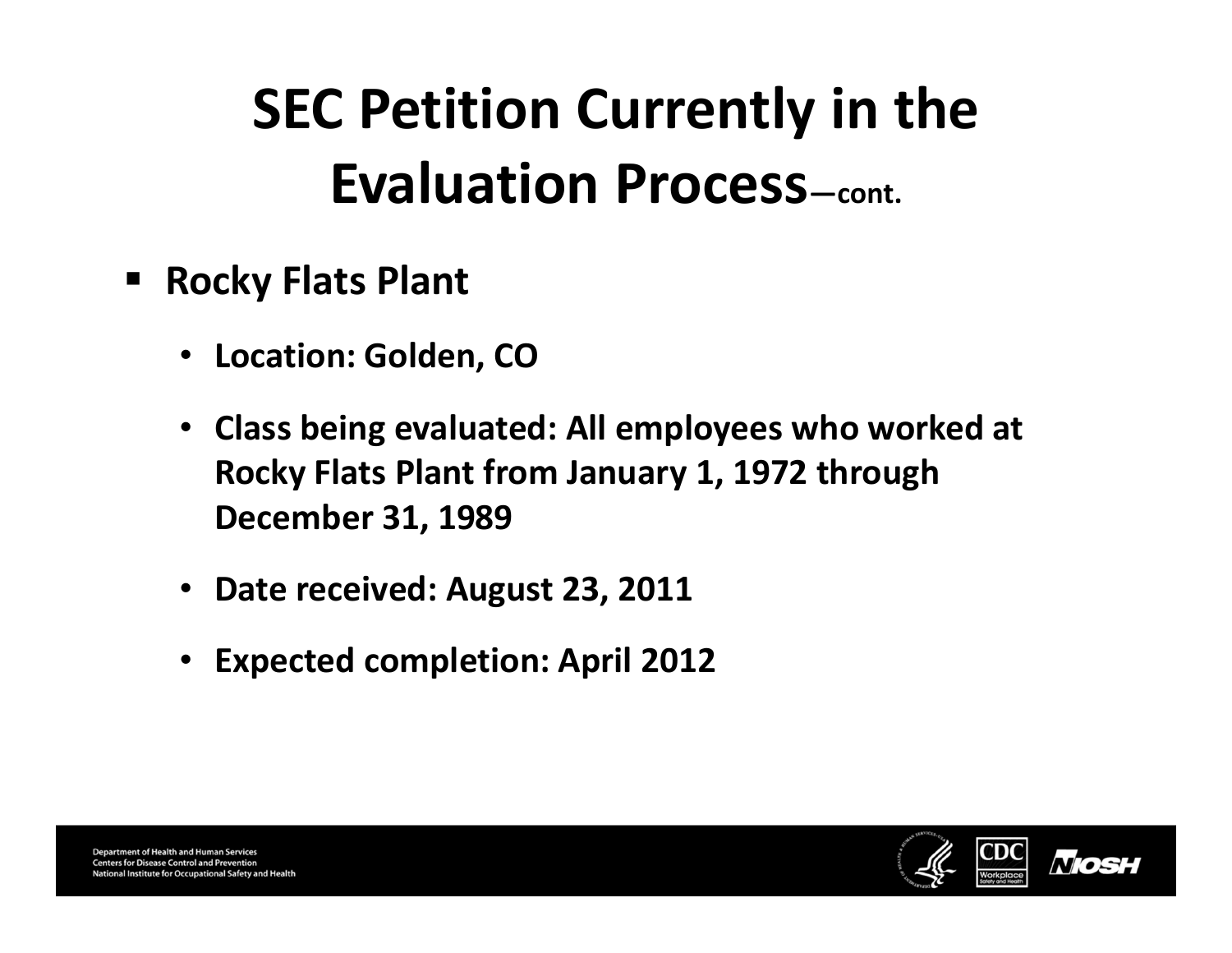- Nuclear Metals, Inc.
	- Location: Concord, MA
	- Class being evaluated: All employees who worked at Nuclear Metals, Inc., from January 1, 1958 through December 31, 1983
	- Date received: October 20, 2011
	- Expected completion: April 2012

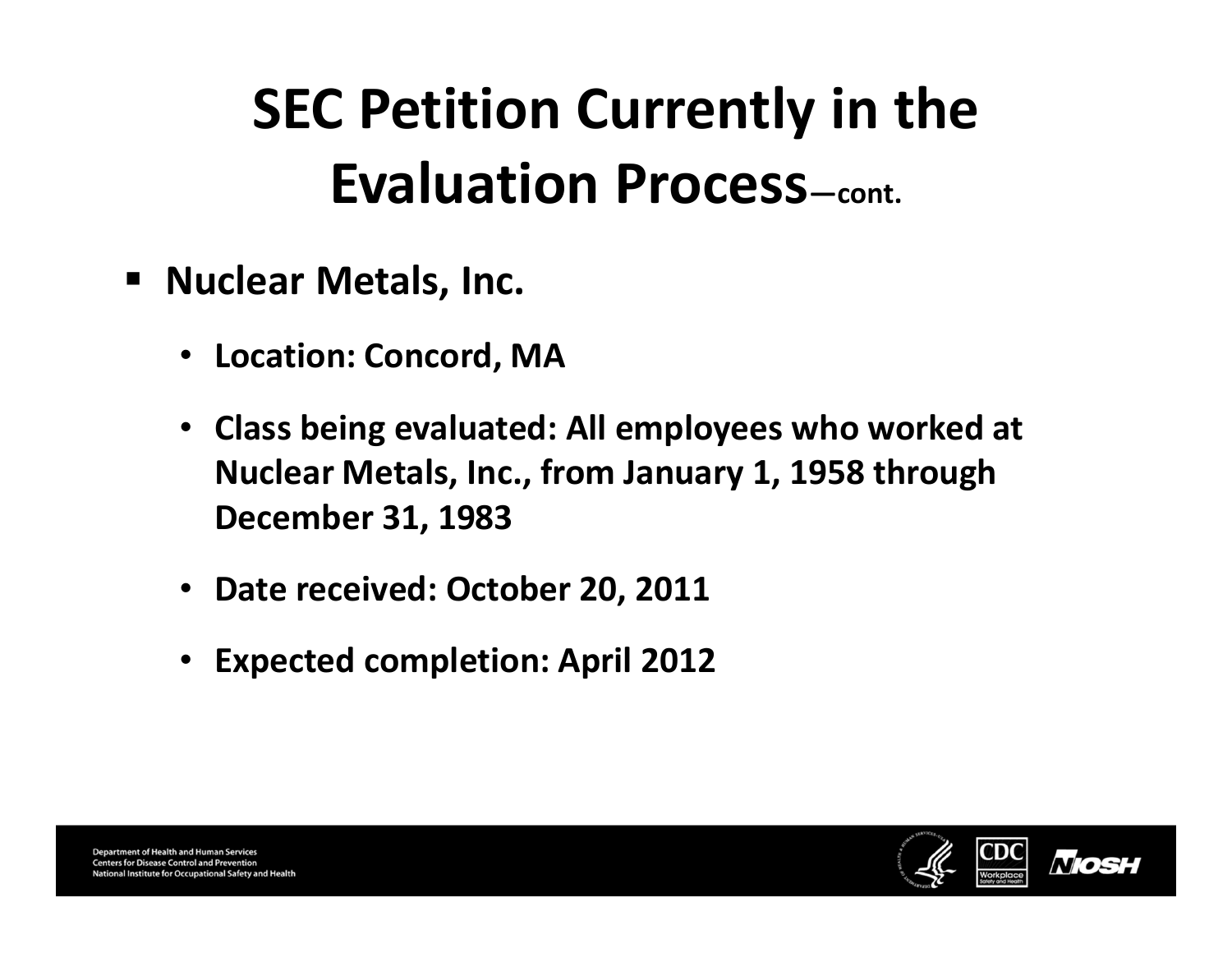#### SEC Petition Evaluation Continues

- The following sites have evaluations that were partially completed and NIOSH has committed to continue evaluation
	- Grand Junction Operations Office
		- —February 1, 1975 through July 31, 2010
		- —Expected completion: March 2012